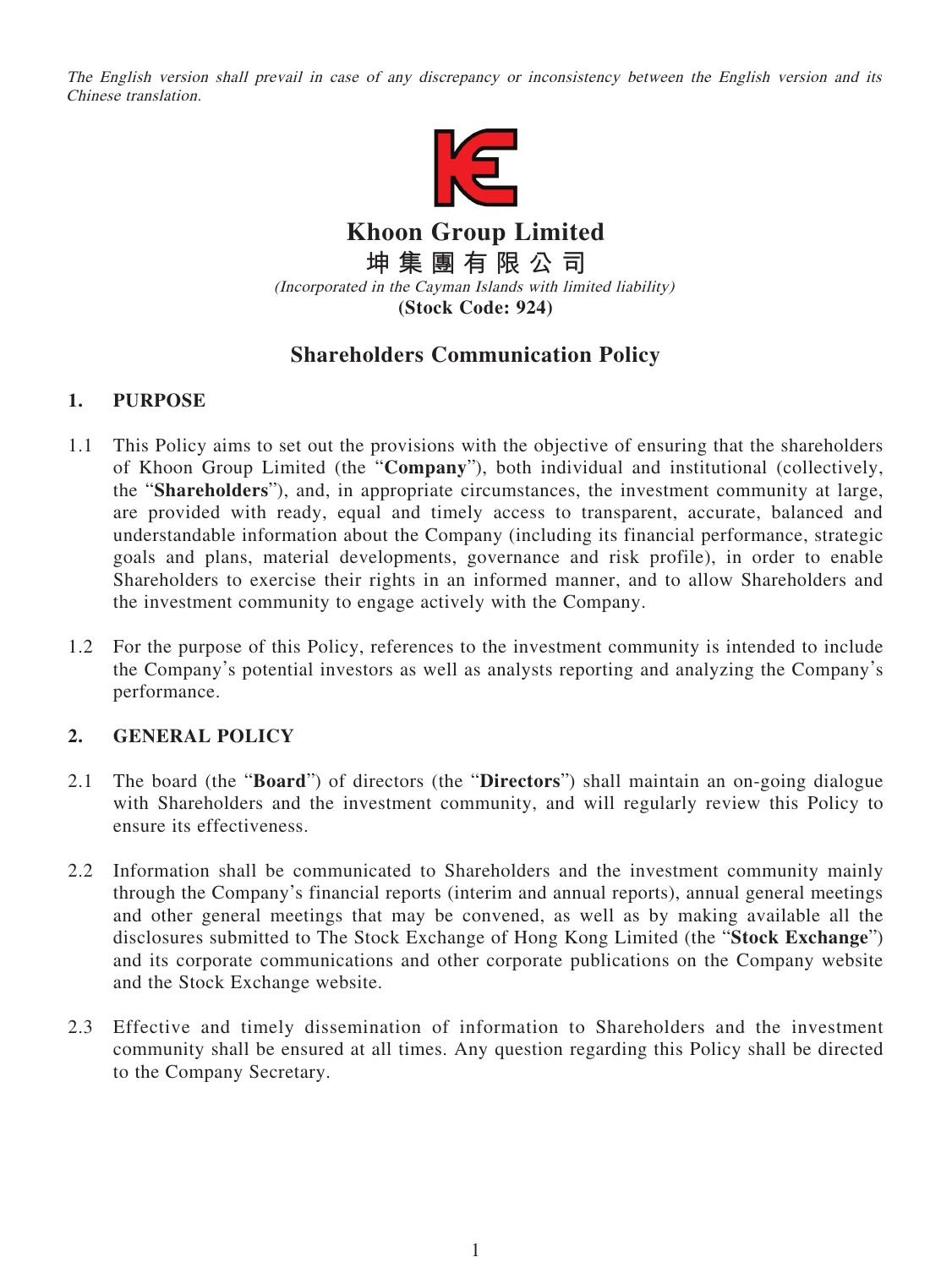### **3. COMMUNICATION STRATEGIES**

#### **Shareholders' enquiries**

- 3.1 Shareholders should direct their questions about their shareholdings to the Company's branch registrar.
- 3.2 Shareholders and the investment community may at any time make a request for the Company's information to the extent such information is publicly available.
- 3.3 Shareholders and the investment community shall be provided with designated contacts, email addresses and enquiry lines of the Company in order to enable them to make any query in respect of the Company.

#### **Corporate communication \***

3.4 Corporate communication will be provided to Shareholders in plain language and in both English and Chinese versions to facilitate Shareholders' understanding.

#### **Corporate website**

- 3.5 A dedicated "**Investor Relations**" section is available on the Company website (khoongroup. com). Information on the Company website is updated on a regular basis.
- 3.6 Information released by the Company to the Stock Exchange is also posted on the Company website immediately thereafter. Such information includes financial statements, results announcements, circulars and notices of general meetings and associated explanatory documents etc.
- 3.7 All presentation materials provided in conjunction with the Company's annual general meeting and results announcement each year will be made available on the Company website as soon as practicable after their release.
- 3.8 All press releases and newsletters etc. issued by the Company or its subsidiaries will be made available on the Company website.

#### **Shareholders' meetings**

- 3.9 Shareholders are encouraged to participate in general meetings or to appoint proxies to attend and vote at meetings for and on their behalf if they are unable to attend the meetings.
- 3.10 Appropriate arrangements for the annual general meetings shall be in place to encourage Shareholders' participation.
- 3.11 The process of the Company's general meeting will be monitored and reviewed on a regular basis, and, if necessary, changes will be made to ensure that Shareholders' needs are best served.